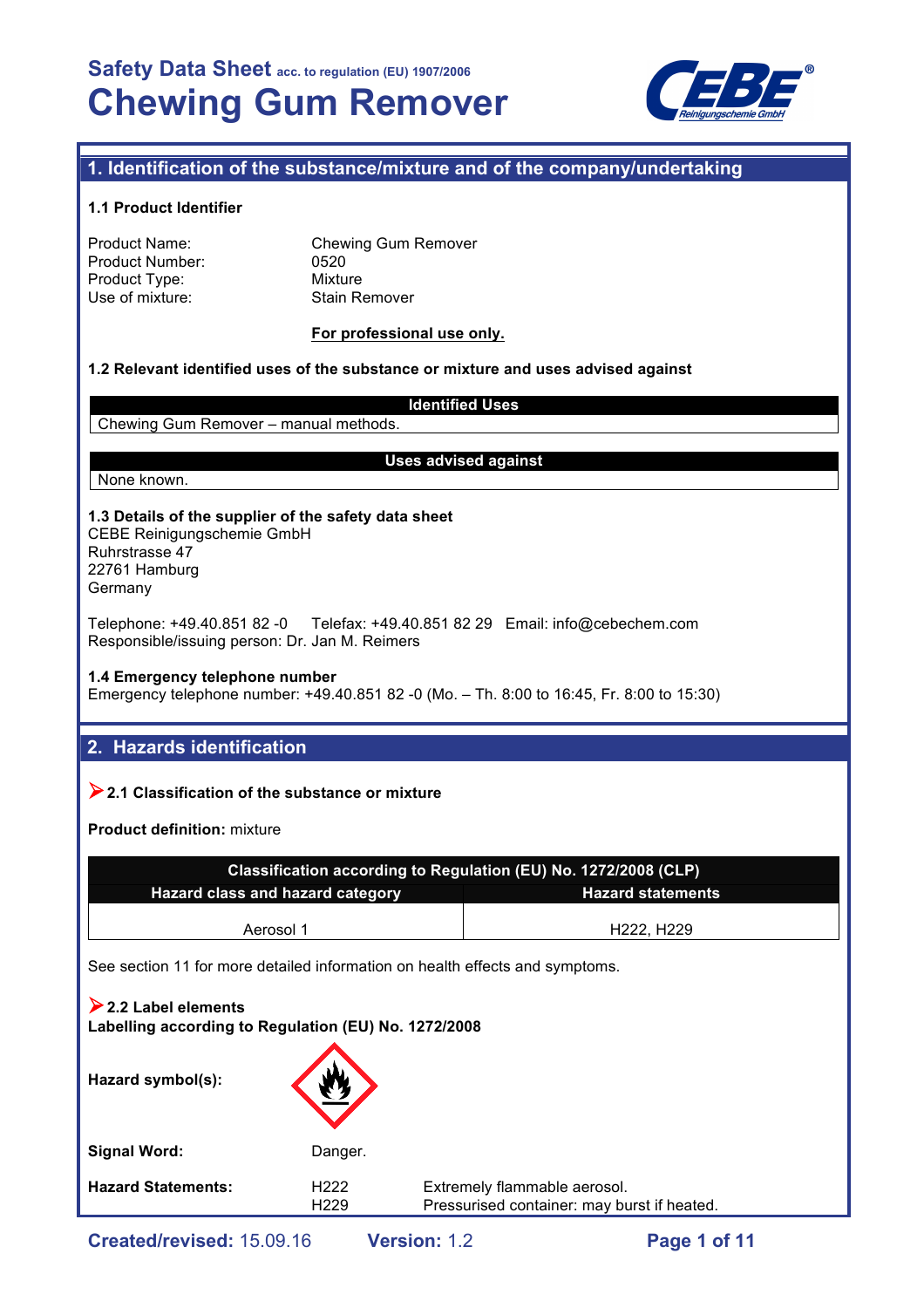

## **Precautionary Statements:**

| <b>Prevention:</b> | P210<br>P <sub>211</sub><br>P <sub>251</sub> | Keep away from heat/sparks/open flames/hot<br>surfaces. - No smoking.<br>Do not spray on an open flame or other ignition<br>source.<br>Pressurized container: Do not pierce or burn, even<br>after use. |
|--------------------|----------------------------------------------|---------------------------------------------------------------------------------------------------------------------------------------------------------------------------------------------------------|
| <b>Reaction:</b>   | None.                                        |                                                                                                                                                                                                         |
| Storage:           | P403<br>P410+P412                            | Store in a well-ventilated place.<br>Protect from sunlight. Do no expose to temperatures<br>exceeding 50 °C/122°F.                                                                                      |
| Disposal:          | None.                                        |                                                                                                                                                                                                         |

**Additional labelling elements:** Pressurized container. Protect from sunlight and temperatures above 50°C (i.e. electric lights). Keep away from sources of ignition. Do not smoke. Do not spray on a naked flame or any incandescent material. Do not force open or burn even after use. Do not spray in eyes. Keep out of reach of children. Use only according to purpose. Only give completely emptied box in the collection of recyclable materials.

## **2.3 Other hazards**

**Other hazards that do not lead to a classification:** Not applicable.

## **3. Composition/information on ingredients**

### **3.2 Mixtures**

| <b>Hazardous</b><br><b>Components</b> | <b>Identifiers</b>               | $Wt.-%$ | <b>Classification</b><br>(EU) 1272/2008 |
|---------------------------------------|----------------------------------|---------|-----------------------------------------|
| Propellant                            | EG: 270-681-9<br>CAS: 68476-40-4 | 100%    | Flam. Gas 1, H220<br>Liquef. Gas, H280  |

See section 16 for the full wording of the above mentioned H- statements.

At the time of creation of this data sheet no further ingredients were classified as hazardous to health or environment or were contained in concentrations that did not mandate their mention in this section.

## **4. First aid measures**

**Eye contact:** Immediately flush eyes with plenty of water, occasionally lifting the upper and lower eyelids. Check for and remove any contact lenses. Continue to rinse for at least 10 minutes. Get medical attention if adverse health effects persist or are severe.

**Inhalation:** Remove victim to fresh air and keep at rest in a position comfortable for breathing. In the absence or irregular breathing, or if respiratory arrest occurs provide artificial respiration by trained personnel or oxygen. For the first person providing aid it can be dangerous to give mouth-to-mouth resuscitation. Get medical attention if adverse health effects persist or are severe. If unconscious, place in recovery position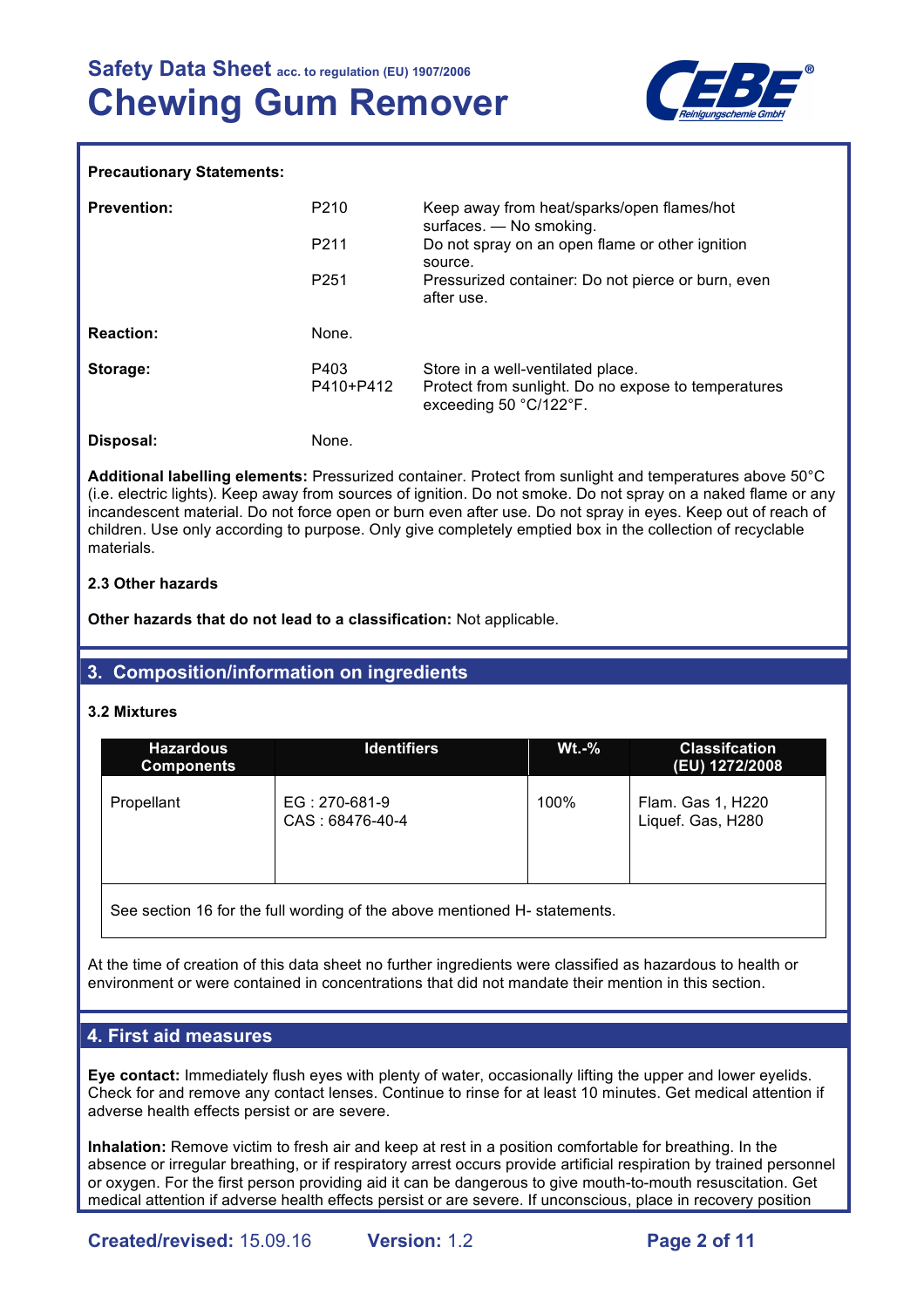

and seek immediate medical attention. Maintain an open airway. Loosen tight clothing (eg. collar, tie, belt, or waistband).

**Skin contact:** Flush contaminated skin with plenty of water. Remove contaminated clothing and shoes. Continue to rinse for at least 15 minutes. Get medical attention if adverse health effects persist or are severe. Wash clothing before reuse. Thoroughly clean shoes before reuse.

**Ingestion:** Wash out mouth with water. Do not induce vomiting unless directed to do so by medical personnel. Get medical attention if symptoms occur.

**Protection of first-aiders:** No action shall be taken involving any personal risk or without suitable training. For the first person providing aid it can be dangerous to give mouth-to-mouth resuscitation.

## **4.2 Most important symptoms and effects, both acute and delayed**

### **Potential acute health effects**

**Eye contact:** No known significant effects or critical hazards. **Inhalation:** No known significant effects or critical hazards. **Skin contact:** No known significant effects or critical hazards. **Ingestion:** No known significant effects or critical hazards.

## **Signs / symptoms of overexposure**

**Eye contact:** Adverse symptoms may include the following: irritation, reddening. **Inhalation:** Adverse symptoms may include: respiratory tract irritation, coughing. **Skin contact: No specific data. Ingestion:** No specific data.

### **4.3 Indication of any immediate medical attention and special treatment needed**

**Indications for the physician:** Treat symptomatically. If larger amounts have been swallowed or inhaled consult specialist for poisoning.

**Special treatement:** No special treatment.

## **5. Fire fighting measures**

### **5.1 Extinguishing media**

**Suitable extinguishing media:** Use an extinguishing agent suitable for the surrounding fire.

**Unsuitable extinguishing media:** None known.

## **5.2 Special hazards arising from the substance or mixture**

**Hazards from the substance or mixture:** Flammable aerosol. Fire or if heated, a pressure increase occurs and the container may burst, causing an explosion hazard. Gas may accumulate in low or confined areas or travel a considerable distance to source of ignition and spread causing a flashback with a fire or explosion. In case of fire bursting aerosol containers may fly with great speed. Runoff to sewer may create fire or explosion hazard.

**Hazardous combustion products: Decomposition products may include the following materials:**  Carbon dioxide, carbon monoxide.

## **5.3 Advice for firefighters**

**Special precautions for fire- fighters:** In case of fire the scene cordon immediately removing all persons from the danger area. No action shall be taken involving any personal risk or without suitable training. Move containers from fire area if safe to do so. Spray fire-exposed containers with water to cool.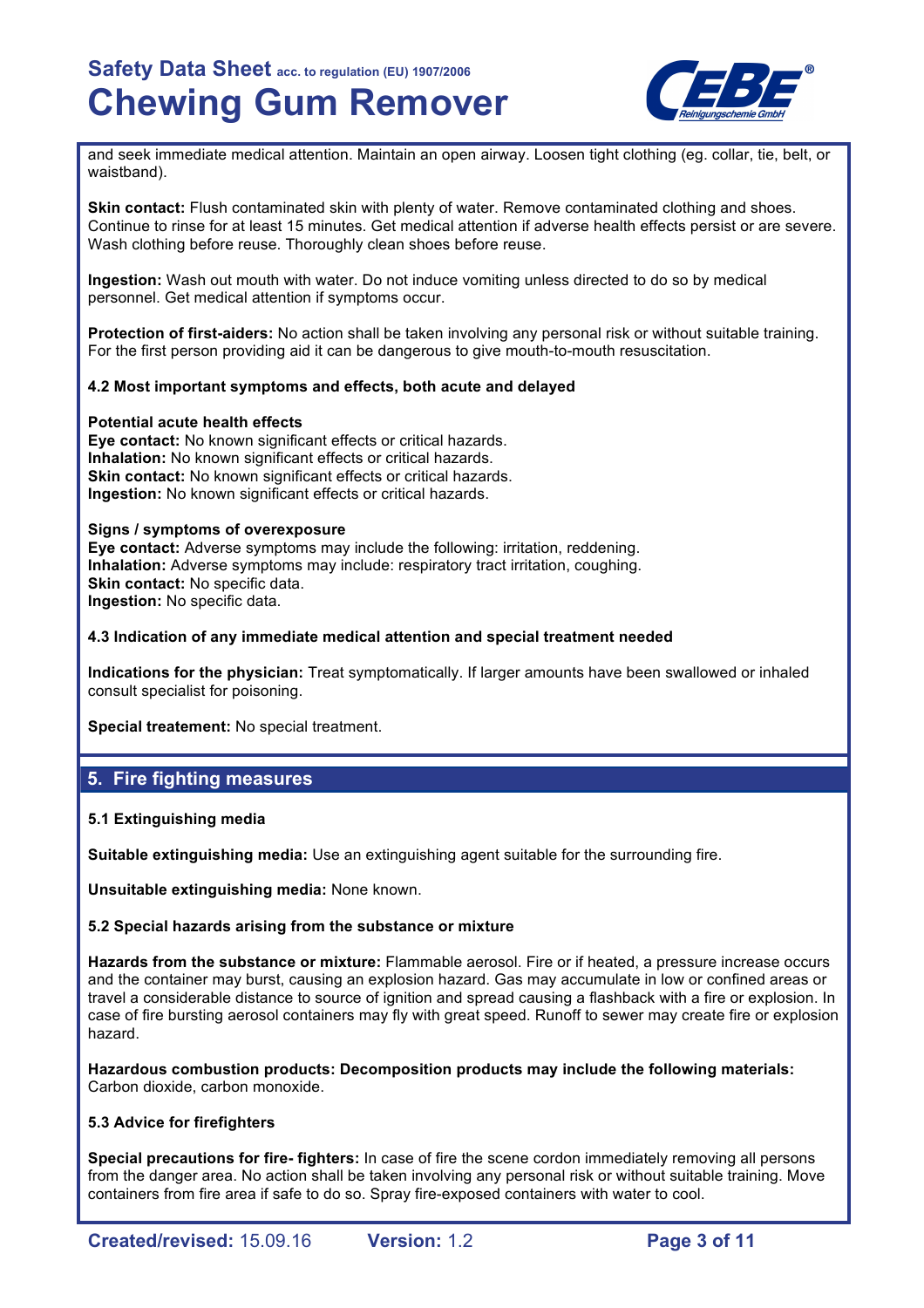

**Special protective equipment for firefighters:** Fire fighters should wear proper protective equipment.

## **6. Accidental release measures**

### **6.1 Personal precautions, protective equipment, and emergency procedures**

**For persons that are not emergency technicians:** No action shall be taken involving any personal risk or without suitable training. Evacuate surrounding areas. Keep unnecessary and unprotected personnel from entering. Do not touch or walk through spilled material. Avoid breathing vapor or mist. Ensure adequate ventilation. In case of insufficient ventilation wear suitable respiratory equipment. Put on appropriate personal protective equipment.

**For first aid personel in case of emergency:** If protective equipment/clothing is needed in case of accidental release, Section 8 should be consulted for appropriate and inappropriate materials. See section 8 for further information on hygiene measures.

### **6.2 Environmental precautions**

Avoid the proliferation and dispersal of spilled material and contact with soil, waterways, drains, and sewers. Inform the relevant authorities if the product has caused environmental pollution (sewers, waterways, soil or air).

## **6.3 Methods and material for containment and cleaning up**

**Small amounts:** Not applicable.

**Large amounts:** Noit applicable.s

### **6.4 Reference to other sections**

See section 1 for contact information in case of emergency. See section 8 for information regarding personal protective equipment. See section 13 for further information about waste treatment/disposal.

## **7. Handling and storage**

The information in this section contains generic advice and guidance. The list of Identified Uses in Section 1 should be consulted for any exposure scenario or when exposure scenarios on the available applicationspecific information.

### **7.1 Precautions for safe handling**

**Protective measures:** Put on appropriate (see section 8) protective gear. Pressurized container. Protect from sunlight and temperatures above 50°C. Do not force open or burn even after use. Do not ingest. Avoid contact with eyes, skin and clothing. Avoid breathing gas. Avoid breathing vapor or mist. Use only with adequate ventilation. In case of insufficient ventilation wear suitable respiratory equipment. Store away from heat, sparks, open flame or any other ignition sources. Empty containers retain product residue and can be dangerous.

**Advice on general occupational hygiene:** Eating, drinking and smoking should be prohibited in areas where this material is handled, stored and processed. After use or contact with the substance immediately wash hands and face especially before eating, drinking and smoking. Remove contaminated clothing and protective equipment before entering eating areas. See Section 8 for additional information on hygiene measures.

### **7.2 Conditions for safe storage, including any incompatibilities**

Do not store above the following temperature: 25 °C (77 °F). Store in accordance with local regulations. Store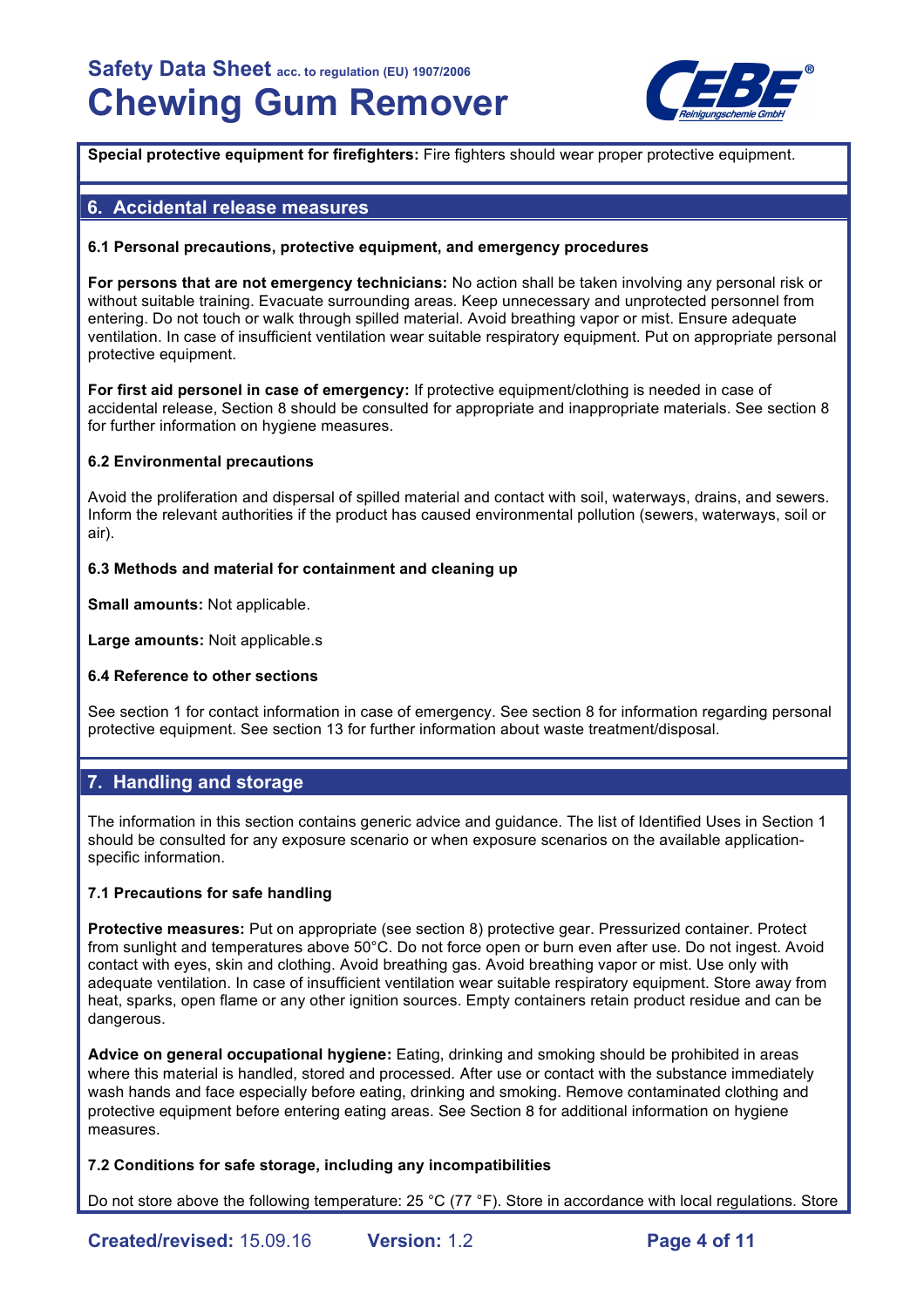

in a separate and approved area. Protect from direct sunlight. Store in a dry, cool and well-ventilated area, away from incompatible materials (see section 10) and do not store with food and drink. Remove all sources of ignition. Use appropriate container to avoid environmental contamination.

## **7.3 Specific end use(s)**

**Recommendations:** No information available.

## **8. Exposure controls/personal protection**

The information in this section contains generic advice and guidance. The list of Identified Uses in Section 1 should be consulted for any exposure scenario or when exposure scenarios on the available applicationspecific information.

## **8.1 Control parameters**

## **Occupational exposure limit values**

| <b>Name of substance</b> | <b>Exposure limit value</b> |
|--------------------------|-----------------------------|
|                          |                             |

## **Recommended monitoring procedures**

If this product contains ingredients with exposure limits, monitoring procedures are personal, (related to workplace) or biological monitoring may be required to determine the effectiveness of the ventilation or other control measures and / or the necessity to use respiratory protective equipment. Reference should be made to European Standard EN 689 for methods for the assessment of exposure by inhalation to chemical agents and national guidance documents for methods for the determination of hazardous substances.

## **Derived effect concentrations**

No Derived No Effect Levels (DNEL) – values available.

## **Predicted effect concentrations**

No Predicted No Effect Concentrations (PNEC) available.

## **8.2 Limitation and monitoring of exposure**

**Appropriate technical controls:** Use only with adequate ventilation.

## **Personal protective measures**

**Hygiene measures:** After handling chemical products and at the end of the working day as well as before eating, smoking and using the toilet thoroughly wash hands, forearms and face. Select appropriate techniques to remove potentially contaminated clothing. Wash contaminated clothing before reusing. Ensure that eyewash stations and safety showers are close to the work area.

**Eye protection / face protection (EN 166):** when a risk assessment indicates this is necessary, goggles should be worn that meet an approved standard to avoid exposure to liquid splashes, mists or dusts.

**Hand protection (EN 374):** when handling chemical products chemical-resistant, impervious gloves complying with an approved standard must be used when a risk assessment indicates this is necessary.

**Skin protection (EN 14605):** Before handling this product the personal protective equipment should be selected on the basis of the task and the associated risks to be carried out and approved by a specialist.

**Other skin protection:** Appropriate footwear and any additional skin protection measures based on the task being performed and the risks involved and should be approved by a specialist.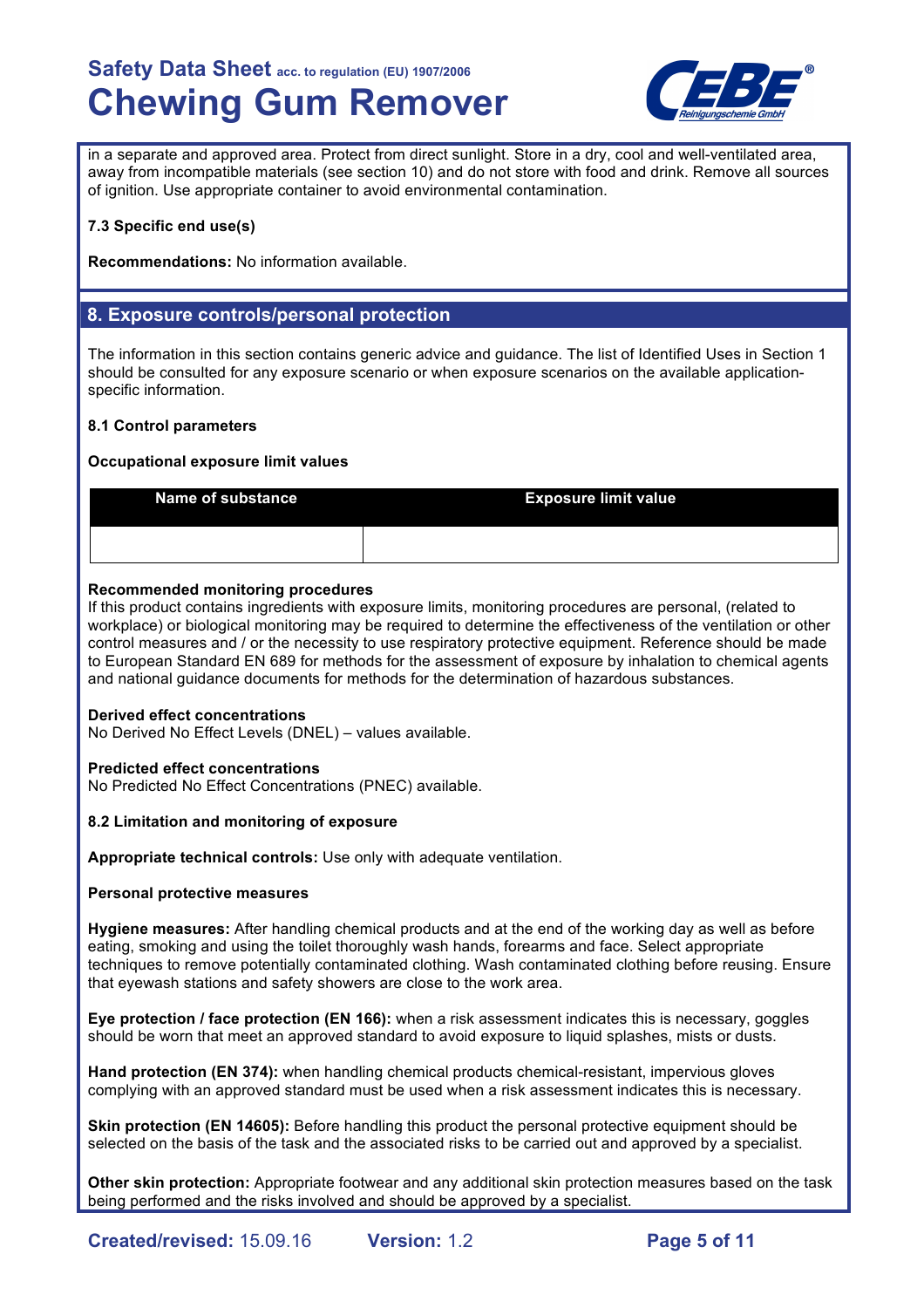

**Respiratory protection (EN 143, 14387):** With danger of inhaling: Half mask with combination filter for organic vapors and particles. If workers are exposed to concentrations above the exposure limit, they must use appropriate, certified respirators.

**Thermal hazards:** Not applicable.

**Delimitation and monitoring of the environmental exposition:** Emissions from ventilation or work process equipment should be checked to ensure they comply with the requirements of environmental protection legislation. In some cases, fume scrubbers, filters or engineering modifications to the process equipment will be necessary to reduce emissions to acceptable levels.

## **9. Physical and chemical properties**

|    | $\triangleright$ 9.1 Information on basic physical and chemical properties |                     |                                                                                         |
|----|----------------------------------------------------------------------------|---------------------|-----------------------------------------------------------------------------------------|
| a) | Appearance:                                                                | Form: liquefied-gas | Color: colorless                                                                        |
| b) | Odor: odorless                                                             |                     |                                                                                         |
| c) |                                                                            |                     | <b>Odor threshold:</b> Not determined for this mixture – not relevant to classification |
| d) | pH: Not applicable – product contains no water                             |                     |                                                                                         |
| e) | Freezing/melting point: Not applicable – Liquefied gas under pressure      |                     |                                                                                         |
| f) |                                                                            |                     | Boiling point/boiling range: Not applicable - Liquefied gas under pressure              |
| g) | Flash point: $< 0^{\circ}$ C                                               |                     |                                                                                         |
| h) | <b>Evaporation rate:</b> Not applicable - Liquefied gas under pressure     |                     |                                                                                         |
| i) | Flammability (solid, gas): Yes (gas)                                       |                     |                                                                                         |
| j) | Upper/lower explosion limit: lower 1.5 Vol%; upper 9.5 Vol%                |                     |                                                                                         |
| k) | Vapor pressure: Not applicable - Liquefied gas under pressure              |                     |                                                                                         |
| I) | Relative vapor density: Not applicable - Liquefied gas under pressure      |                     |                                                                                         |
| m) | <b>Density:</b> Not applicable - Liquefied gas under pressure              |                     |                                                                                         |
| n) |                                                                            |                     | Solubility easily soluble in the following substances: hydrocarbon solvents             |
| O) |                                                                            |                     | partition coefficient: n-octanol/water: Not applicable - Liquefied gas under pressure   |
| p) |                                                                            |                     | Ignition temperature: Not determined for this product – not relevant to classification  |
| q) |                                                                            |                     | Thermal decomposition: Not determined for this mixture - not relevant to classification |
| r) | Viscositiy, dynamic: Not applicable - Liquefied gas under pressure         |                     |                                                                                         |
| s) |                                                                            |                     | Explosive properties: Not determined for this mixture - not relevant to classification  |
| t) |                                                                            |                     | Oxidizing properties: Not determined for this mixture – not relevant to classification  |
|    | 9.2 Other information<br>No further information available.                 |                     |                                                                                         |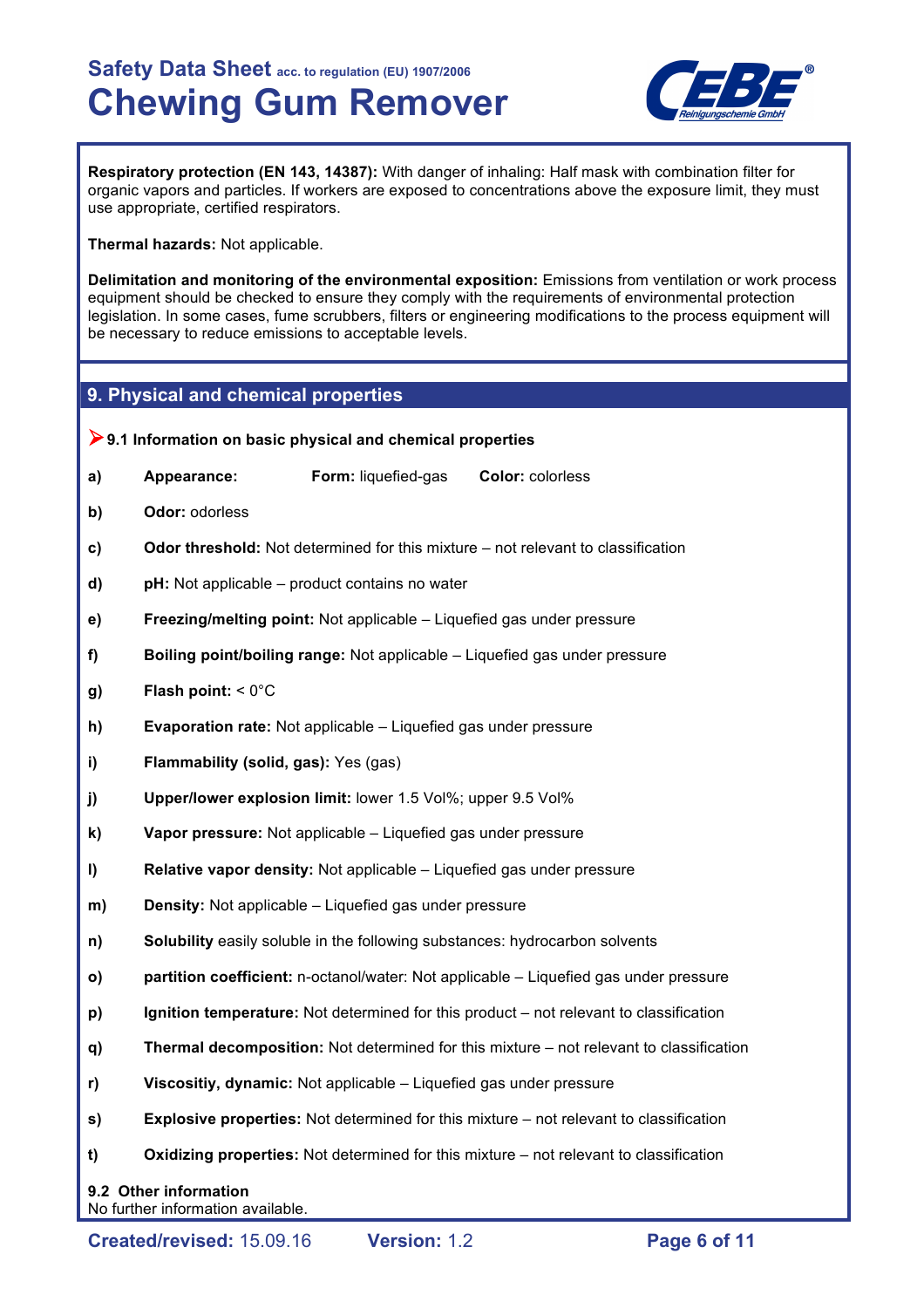

## **10. Stability and reactivity**

## **10.1 Reactivity**

No specific data for this product or its ingredients are available.

### **10.2 Chemical stability**

The product is stable.

## **10.3 Possibility of hazardous reactions**

Under normal storage conditions and under normal use will not occur dangerous reactions.

### **10.4 Conditions to avoid**

All possible sources of ignition (spark or flame). Do not pressurize containers or cut, weld, braze, solder, drill, grind them or expose them to heat or sources of ignition.

## **10.5 Incompatible materials**

No specific data available.

## **10.6 Hazardous decomposition products**

Under normal conditions of storage and use, hazardous decomposition products should not be produced.

## **11. Toxicological information**

## **11.1 Information on toxicological effects**

### **a) acute toxicity:**

| Name of<br><b>Substance</b> | Result Species | <b>Dose</b> | <b>Exposition</b> |
|-----------------------------|----------------|-------------|-------------------|
|                             |                |             |                   |

**Conclusion/Summary:** Not determined for this mixture.

## **b) Irritation to skin; c) Irritation to eyes; d) Sensitisation**

| Name of<br>Substance |  | <b>Result Species Points Exposition Observation</b> |  |
|----------------------|--|-----------------------------------------------------|--|
|                      |  |                                                     |  |

**Conclusion / Summary:** No known significant effects or critical hazards.

**e) Germ cell mutagenicity:**

**Conclusion / Summary:** No known significant effects or critical hazards.

**f) carcinogenicity: Conclusion / Summary:** No known significant effects or critical hazards.

**g) reproductive toxicity: Conclusion / Summary:** No known significant effects or critical hazards.

## **h) specific target organ toxicity single exposure Conclusion / Summary:** No known significant effects or critical hazards.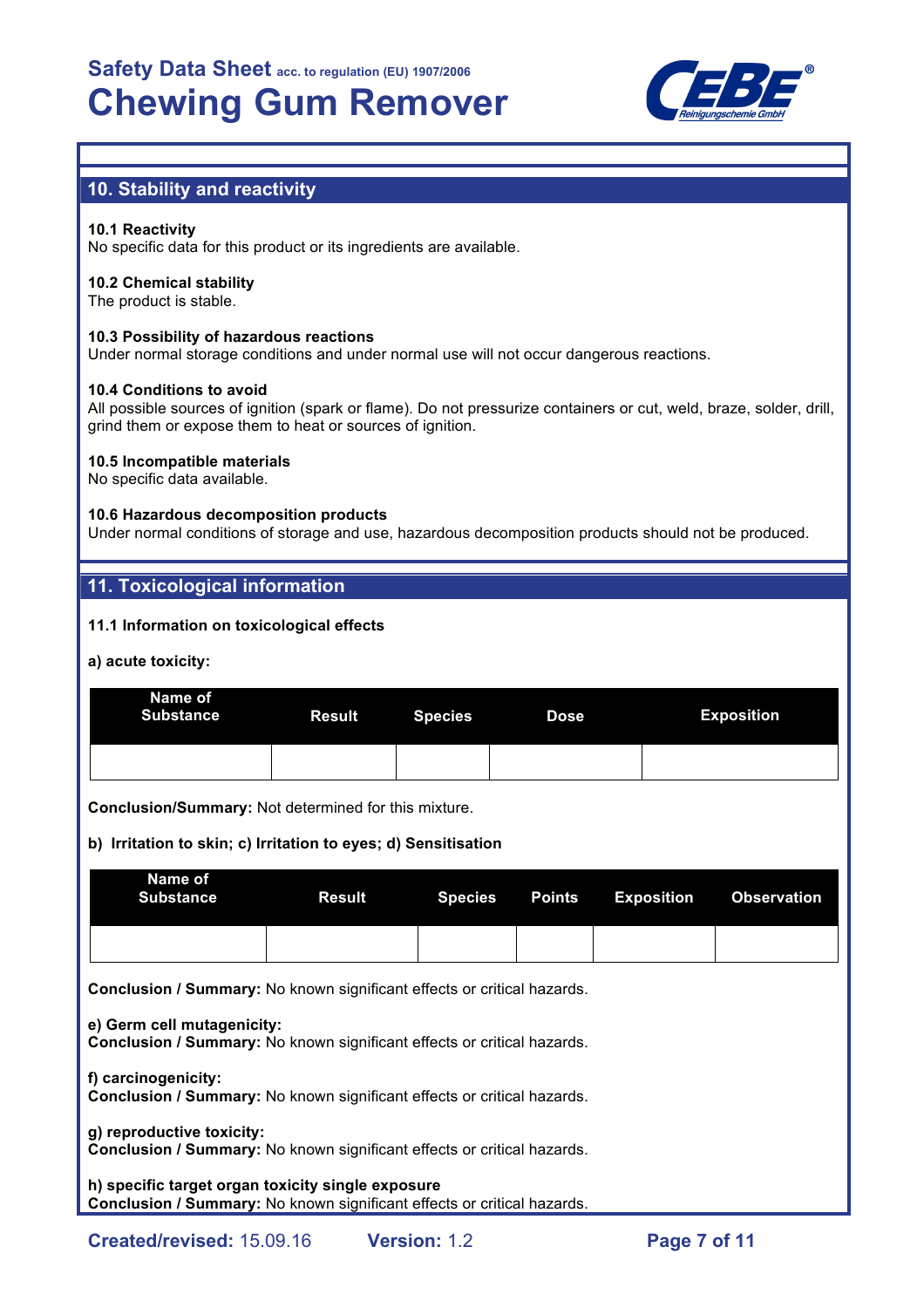

### **i) specific target organ toxicity after repeated exposure Conclusion / Summary:** No known significant effects or critical hazards.

## **j) Aspiration hazard**

**Conclusion / Summary:** No known significant effects or critical hazards.

## **Teratogenicity**

**Conclusion / Summary:** No known significant effects or critical hazards. **Information on the likely routes of exposure:** No known significant effects or critical hazards.

## **Potential acute health effects**

**Inhalation:** No known significant effects or critical hazards. **Ingestion:** No known significant effects or critical hazards. **Skin contact:** No known significant effects or critical hazards. **Eye contact:** No known significant effects or critical hazards.

## **Symptoms related to the physical, chemical and toxicological characteristics**

**Inhalation:** Adverse symptoms may include: respiratory tract irritation, coughing. **Ingestion:** No specific data. **Skin contact:** No specific data. **Eye contact:** No specific data.

## **Delayed and immediate effects and also chronic effects from short and long term exposure**

**Short term exposure**

**Potential immediate effects:** Not determined for the mixture. **Potential delayed effects:** Not determined for the mixture.

**Long-term exposure**

**Potential immediate effects:** Not determined for the mixture. **Potential delayed effects:** Not determined for the mixture.

**Potential chronic health effects**

**Conclusion / Summary:** Not determined for the mixture.

**General:** No known significant effects or critical hazards. **Carcinogenicity:** No known significant effects or critical hazards. **Mutagenicity:** No known significant effects or critical hazards. **Teratogenicity:** No known significant effects or critical hazards. **Developmental effects:** No known significant effects or critical hazards. **Fertility effects:** No known significant effects or critical hazards.

**Other information:** Not determined for the preparation.

## **12. Ecological information**

## **12.1 Toxicity**

| Name of<br>substance      | Result              | <b>Species</b> | <b>Exposition</b> |
|---------------------------|---------------------|----------------|-------------------|
| Created/revised: 15.09.16 | <b>Version: 1.2</b> |                | Page 8 of 11      |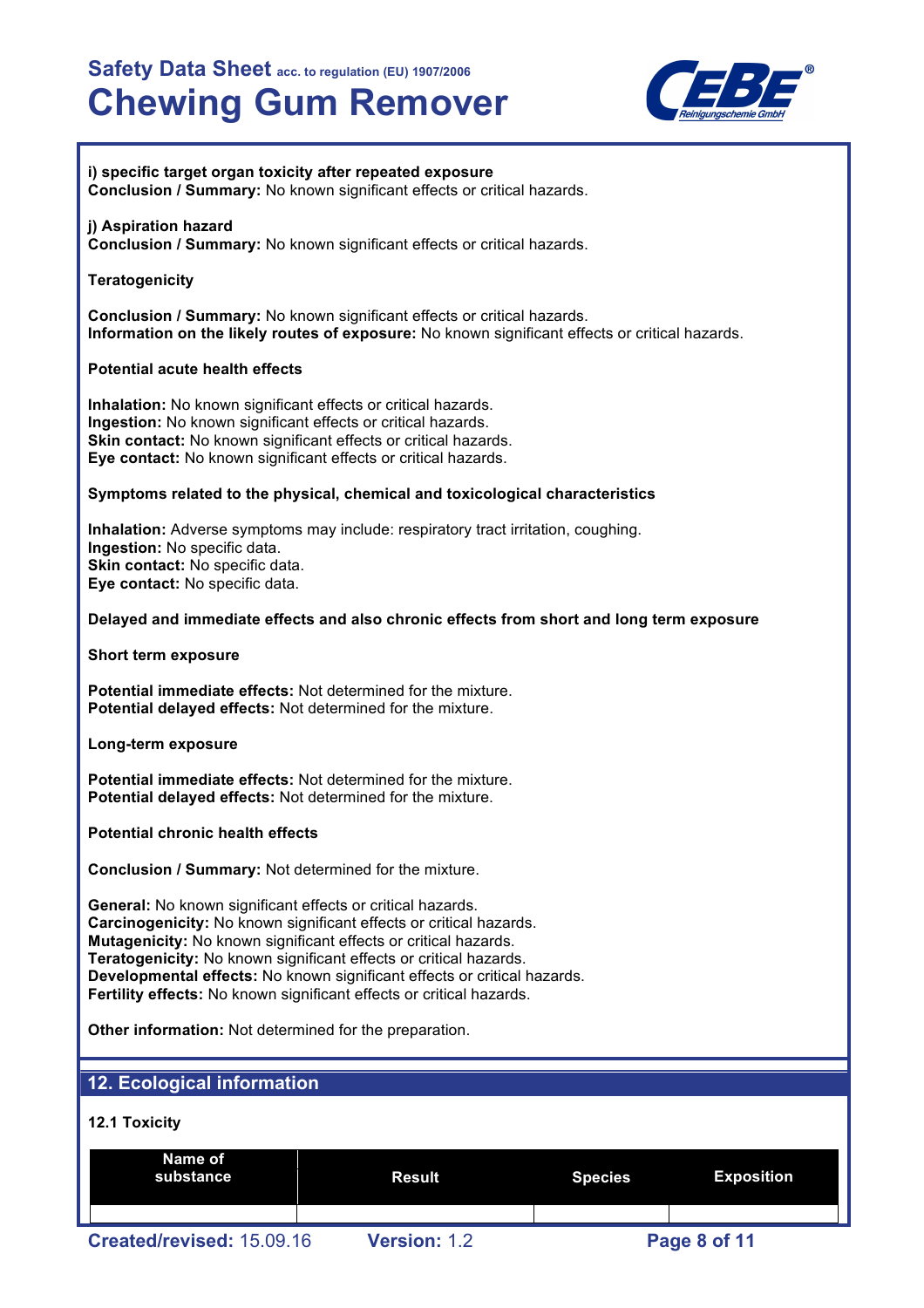

**Conclusion/Summary:** Not determined for this mixture.

**12.2 Persistence and degradability Conclusion/Summary:** Not determined for this mixture.

## **12.3 Bioaccumulative potential**

**Conclusion/Summary:** Not determined for this mixture.

## **12.4 Mobility in soil**

**Partition coefficient ground/water (K<sub>OC</sub>):** Not determined for this mixture. **Mobilität:** Not determined for this mixture.

**12.5 Results of PBT and vPvB assessment PBT:** not applicable **vPvB:** not applicable

### **12.6 Other adverse effects**

No special effects or hazards known.

## **13. Disposal considerations**

The information in this section contains generic advice and guidance. The list of Identified Uses in Section 1 should be consulted for any exposure scenario or when exposure scenarios on the available applicationspecific information.

Waste disposal according to EC Directives on waste and hazardous waste. Waste codes should be assigned by the user, preferably in collaboration with the waste disposal authorities.

### **13.1 Waste treatment methods**

### **Product**

**Methods of disposal:** The generation of waste should be avoided or minimized wherever possible. Empty containers or liners may retain some product residues. Material and its container must be disposed of in a safe way. Significant quantities of waste product residue should not be disposed of via the foul sewer but processed in a suitable effluent treatment plant. Dispose of surplus and non-recyclable products via a licensed waste disposal contractor. Disposal of this product, solutions and any by-products should at all times comply with the environmental protection requirements and waste disposal legislation and the requirements of local authorities. Avoid the proliferation and dispersal of spilled material and contact with soil, waterways, drains and sewers.

**Hazardous waste:** According to the information available to the supplier at the time of creation/editing of this safety data sheet this product is regulated as hazardious waste in the sense of EU regulation 2008/98/EC.

### **Packaging**

**Methods of disposal:** The generation of waste should be avoided or minimized wherever possible. Waste packaging should be recycled.

**Special precautions:** This material and its container must be disposed of in a safe way. Empty containers or liners may retain some product residues. Avoid the proliferation and dispersal of spilled material and contact with soil, waterways, drains and sewers.

## **14. Transport information**

**Created/revised:** 15.09.16 **Version:** 1.2 **Page 9 of 11**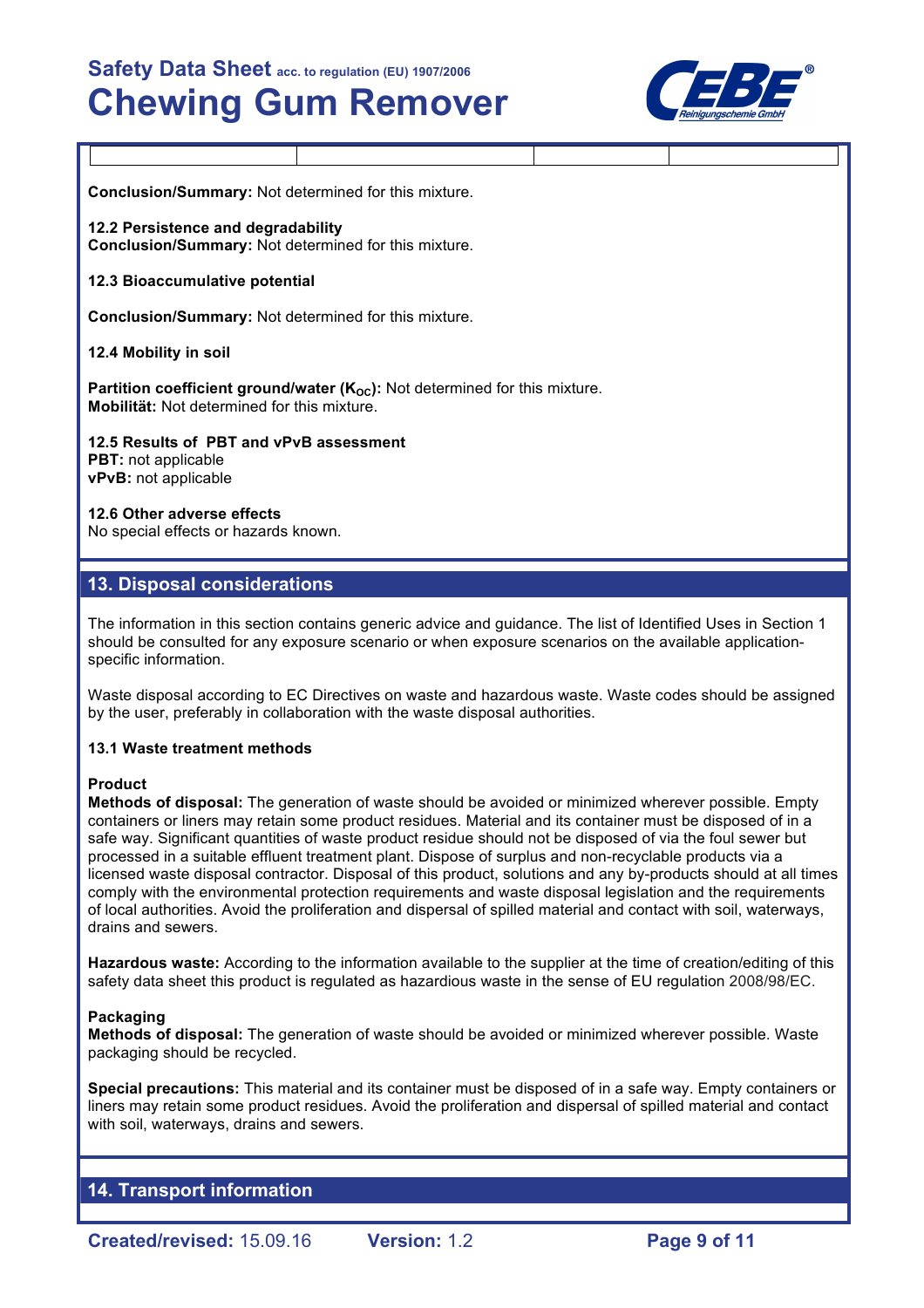

|                                          | <b>ADR/RID</b>  | <b>ADR/ADNR</b> | <b>IMDG</b>     | <b>IATA</b>                   |
|------------------------------------------|-----------------|-----------------|-----------------|-------------------------------|
| 14.1 UN Number                           | 1950            | 1950            | 1950            | 1950                          |
| 14.2 UN proper<br>shipping name          | <b>AEROSOLS</b> | <b>AEROSOLS</b> | <b>AEROSOLS</b> | AEROSOLS,<br><b>FLAMMABLE</b> |
| 14.3 Transport<br>hazard class(es)       | 2(5F)           | 2(5F)           | 2.1             | 2.1                           |
| 14.4 Packing<br>group                    |                 |                 |                 |                               |
| 14.5<br>Environmental<br>hazards         | No.             | No.             | No.             | No.                           |
| 14.6 Special<br>precautions for<br>iuser | None.           | None.           | None.           | None.                         |

**14.7 Transport in bulk according to Annex II of MARPOL 73/78 and the IBC Code** Not applicable.

**Multiplier according to ADR / RID 1.1.6.3:** Not applicable.

**Tunnel restriction code:** Not applicable.

## **15. Regulatory information**

**15.1 Safety, health, and environmental regulations/legislation specific for the substance/mixture**

**EC-Regulation Nr. 1907/2006 (REACh)**

**Appendix XIV - Index of substances that require permission Substances causing special concern:** None of the ingredients is listed.

**Appendix XVII – Restriction of the production, the distribution, and the use of specific hazardous substances, mixtures, ans products:** Not applicable.

**Other EU-Regulations Contents according to 648/2004 EC:** None.

**15.2 Chemical safety assessment**

This product contains substances that still require substance assessments.

## **16. Other information**

 $\triangleright$  Marks the information that was changed since the last version.

## **Abbreviations and acronyms:**

ADN/ADNR = European agreement for the international transport of hazardous materials on inland waterways

ADR = European agreement for the international transport of hazardous materials on roads

ATE = Estimation acute toxicity

BCF = Bio concentration factor

CLP = Regulation concerning the classification, labeling, and packaging Verordnung über die Einstufung, Kennzeichnung und Verpackung [Regulation (EC) No. 1272/2008]

CAS = Chemical Abstracts Services Number